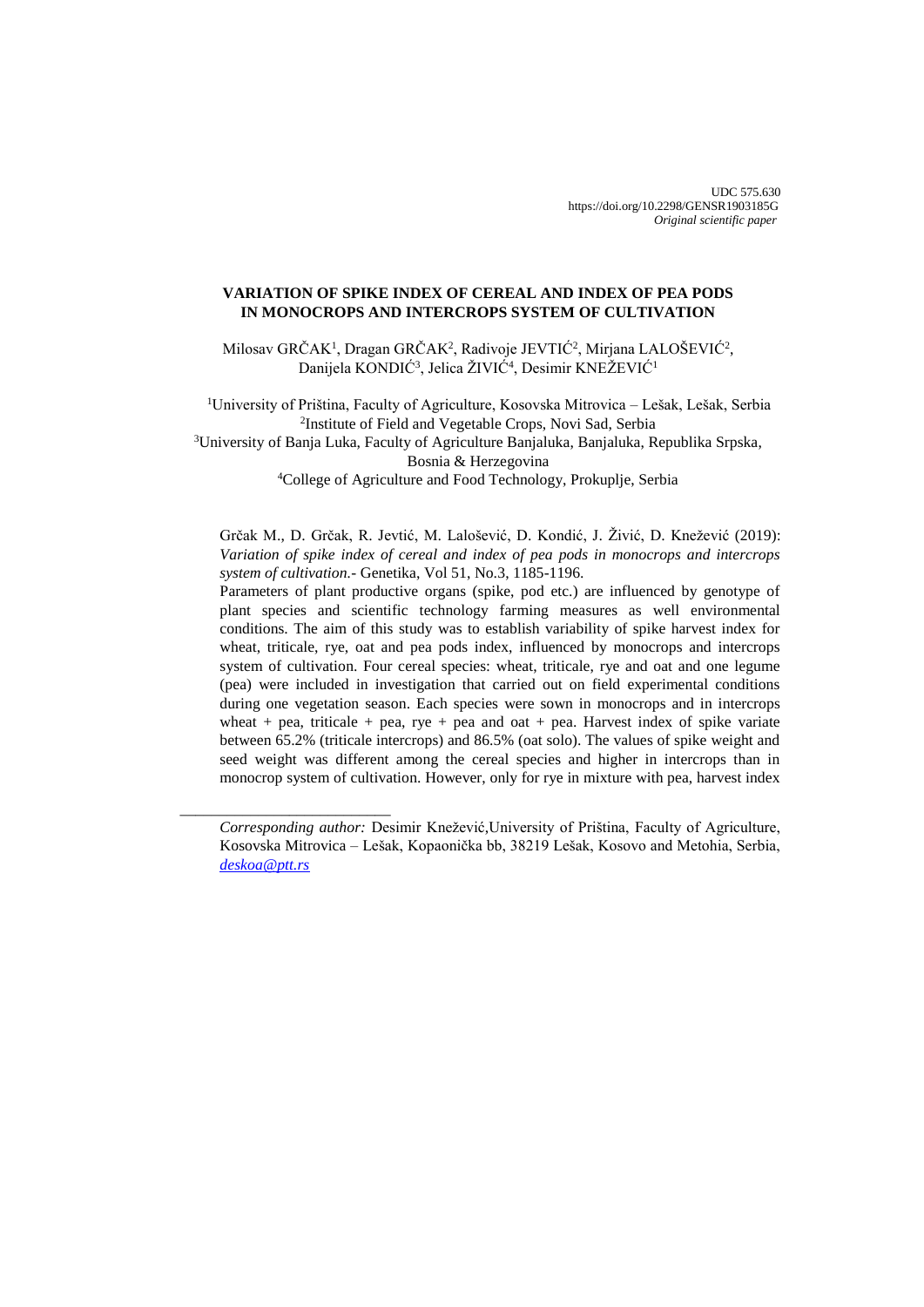(78.8%) was higher than in monocrops of rye (77.0%). Harvest index of pod variate in ratio 50.3% (pea solo) and 69.5% (in intercrops pea + rye). The values of pod weight and seed weight pod<sup>-1</sup> was different and higher in intercrops than in monocrops system of cultivation. Harvest pod index of peas was significantly higher in mixture with each small grains species genotypes than in pea's monocrops. On the base of result we can conclude that intercropping cereals + peas, have positive effect on spike and pod characteristics which values were higher in intercrops than in monocrops.

*Keywords*: cereals, harvest index, intercropping, pea, pod, spike

## INTRODUCTION

Growing small grains in mixtures with legumes is increasingly gaining in importance. The initial reason for the formation of such mixtures was the assumption that the system consisting of two different crops in the mixture should have a positive effect on mutual weak points and improve the production (SOBKOWICZ, 2006). This cultivation system, apart from having a positive effect on yields (AZIZ *et al*., 2015), lodging (SABOLOVIĆ, 2014), and the control of weeds (SIMIĆ *et al*., 2018; GOLIJAN and MARKOVIĆ, 2018) and diseases (KINANE and LYNGKJAER, 2002; FERNÁNDEZ-APARICIO *et al*., 2010; MARKOVIĆ, 2013; ŽIVANOV *et al*., 2014), also affects the maintenance of nitrogen in the soil and consequently reduces the costs of mineral fertilizer use (ANIL *et al*., 1998, CREWS and PEOPLES, 2004). GOODDING *et al*. (2007) concluded that nitrogen concentration  $(g \ kg^{-1})$  increased in soil for 8% when wheat intercropped with grain legumes (faba bean and pea). The soil protection is very important for sustainable biodiversity (VELIČKOVIĆ *et al*., 2016). Growing forage crops in mixtures leads to better utilization of production areas, improves soil fertility, produces more stable yields of crops that are more adaptable to the conditions of low temperatures and drought (MIKIĆ *et al*., 2012).

The investigation of triticale in intercropping with forage crops showed positive effect to grain quality (LESTINGI *et al*., 2010; NEFIR and TABĂRĂ, 2011). Intercropping of oats and the Egyptian clover (*Trifolium alexandrinum*) had a lower biomass, but the plants were more resistant to diseases and the crop yield was not significantly different (HOLLAND and BRUMMER, 1999). Peas are legumes widely used in mixtures with small grains. Peas represents high-quality forage which is rich in proteins and nutrients (LAUK and LAUK, 2008), and affect the accumulation of atmospheric nitrogen, which has a major impact on agricultural production. The monocrop of peas characterize good productivity. However, the tendency of peas lodging aggravates the harvest and that is the main reason of recommending intercropping system of peas with small grains cultivation. KADŽIULIENE *et al*. (2011) studied the effect of growing small grains in mixtures with peas and obtained results which showed that the productivity and quality varied depending on the genotype of small grains species. They found that small grains with legumes provides a higher yield and crude proteins than there is solo crop of small grains. An increase in the productivity of grains was found in some of them, but these results were not stable throughout the three years of research. Based on the results of an experiment in Estonia, it can be concluded that crop yields in mixtures of peas and small grains were higher than yields in monocrops, but it was also noted that the mixture of oats and peas showed better results compared to the mixture of wheat and peas (LAUK and LAUK, 2008). Other results show that grain yields in combined intercrops were comparable to grain yields of monocrops pea, but significantly greater than yield in monocrops of lupin, faba, bean and barley (HAUGGAARD-NIELSEN *et al*., 2008). In the research done by PETROVIĆ *et al*. (2000) it was shown that the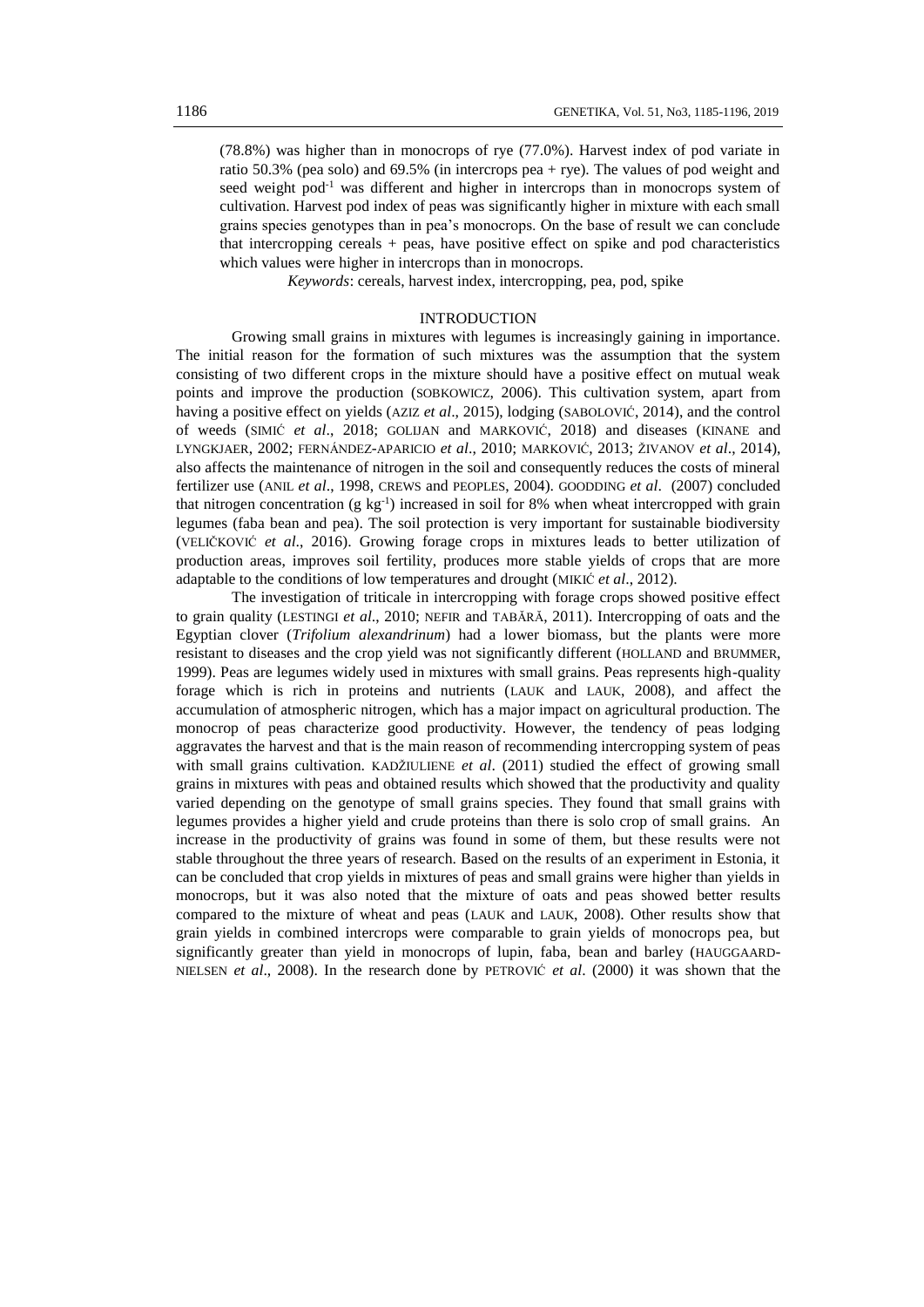values of the spike index are in positive correlation with the weight of the grain per plant and the harvest index, and that the index of spike varies depending on the genotype and the impact of the external factor (DIMITRIJEVIĆ *et al*. , 2006). PETROVIĆ *et al*. (2002) studied the variability and stability of the spike index of 22 genetically different varieties and they concluded that spike index varied from 0.60 to 0.83 and that the most of varieties exhibited satisfactory stability of spike index.

The aim of this study was to determine the variation of the spike index for wheat, triticale, rye and oats and variation of pea pods index, based on the weight of seeds, the weight of the spikes and the weight of the pods in the conditions of monocrops and intercrops cultivation.

## MATERIALS AND METHODS

The research was conducted in 2018 at the experimental field of the Institute of Field and Vegetable Crops in Novi Sad (45°33'N, 19°84'E). The trial was organized in randomized complete block system (RBCD) in 4 replications. The plot size was  $5 \text{ m}^2$ . The trial included nine treatments: wheat (*Triticum aestivum*), triticale (*Triticosecale*), rye (*Secale cereale*), oats (*Avena sativa*) and peas (*Pisum sativum*) sown as monocrops and mixed with peas+wheat, peas+triticale, peas+rye and peas+oats as intercrop. Varietiesincluded in trial were: Ilina (wheat), Odisej (triticale), Savo (rye), Jadar (oats), Kosmaj (pea). The sowing density per  $m<sup>2</sup>$  for monocrops of small grains were as follows: wheat 530 grains, triticale 500 grains, rye 500 grains and oats 450 grains, whereas the sowing density for the pea monocrops was  $150$  grains per  $m<sup>2</sup>$ . In the mixture for sowing used 70% seeds of pea of recommended density  $m<sup>2</sup>$  and 30% of seeds of recommended density  $m<sup>2</sup>$  of small grain species, i.e. precisely, mixture sowed with 105 grains of pea + 160 grains of wheat, 105 grains of pea + 150 grains of triticale, 105 grains of pea + 150 grains of rye and 105 grains of pea + 135 grains of oat.

Samples for analysis were taken with  $0.25 \text{ m}^2$  frame tool, in three-stage of plant developing (the first crop was taken on May 14 at the flowering stage, the second on May 24 at the early milky stage and the third on June 4, 2018 at the milky stage) for both sole crops and intercrops. The plants were dried in a glasshouse. In total 40 plants per treatment were taken for analysis (10 plants per plot). Grain weight per spike, weight of spike and weight of pod were assessed. Based on the obtained average values of the weight of the seed and spike, the spike index is calculated according to the formula:

$$
Spike\ index\ (\%) = \frac{weight\ of\ seeds^{-spike}}{weight\ of\ spike} \ x\ 100
$$

On the basis of the obtained average values of the weight of the pod and seeds, the pod index of pea is calculated according to the formula:

Pod index (%) =  $\frac{weight\ of\ seeds^{-pod}}{weight\ of\ pod} \times 100$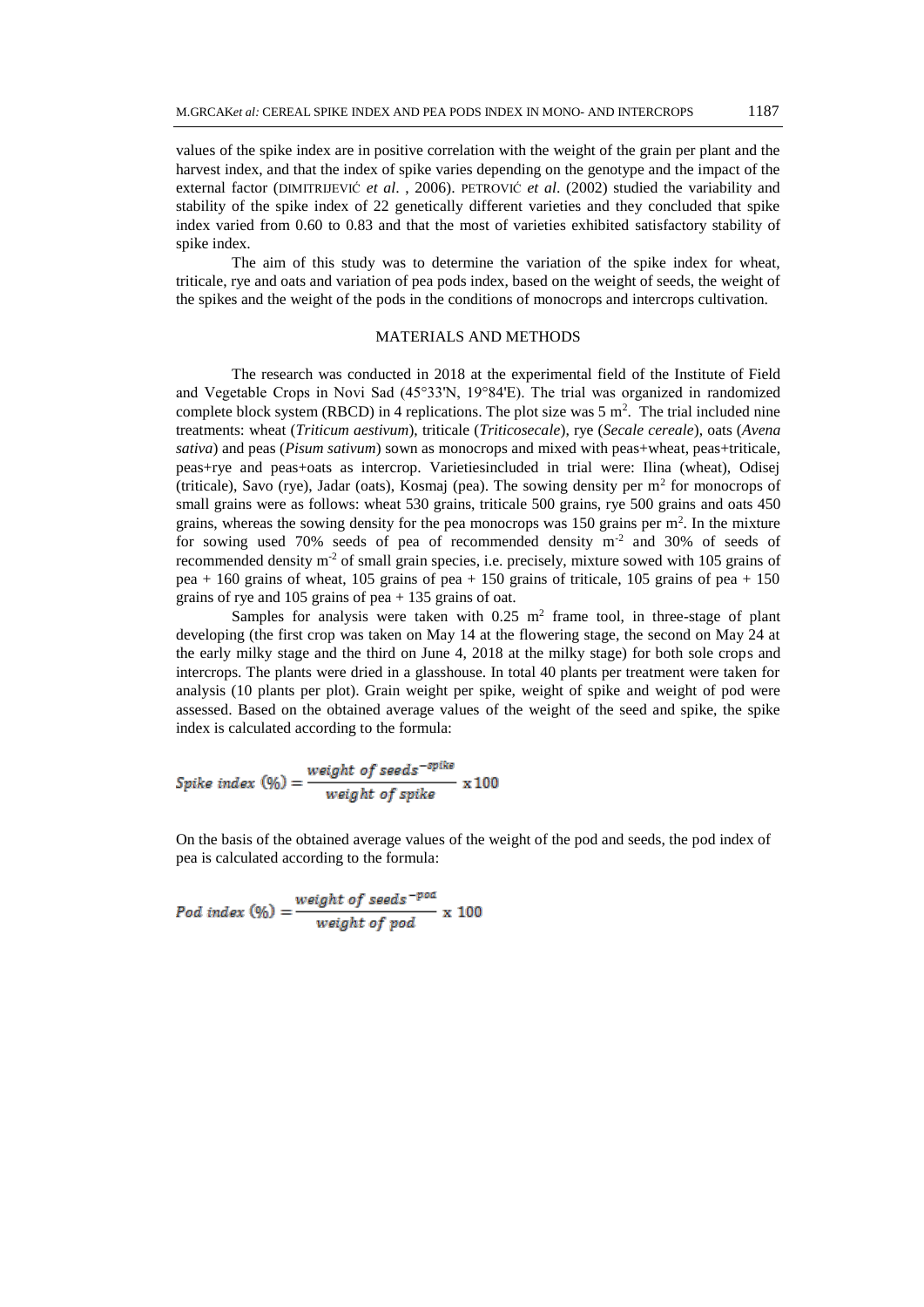Statistical data processing was done using the MSTAT C 5.0 version. An analysis of variance by the monofactorial system was performed and the significance of the differences was tested using the LSD test (HADŽIVUKOVIĆ, 1991).

Euclidian distance and similarity among small grains species on the base of values spike harvest index traits obtained in monocrops and intercrops with peas, and distance and similarity of peas pod index value obtained in monocrops and mixture peas + small grain species (wheat, triticale, rye and oat) analyzed by using IBM SPSS Statistics 20.

#### RESULTS AND DISCUSSION

The spike weight varied in the range from 1.56 g in wheat grown as sole crop to 2.88 g in triticale grown in the mixture with peas. The spike weight of triticale grown as monocrop,  $(2.54 \text{ g})$  was higher than in rye  $(1.93 \text{ g})$  and oats  $(1.87 \text{ g})$ , quite significantly higher than in wheat grown as monocrop  $(1.56 \text{ g})$ , and significantly higher than in wheat grown in the mixture with peas (1.61 g). Also, the value of the spike weight in triticale grown as monocrop (2.54 g) was higher than that of rye  $(2.36 \text{ g})$  and of oat  $(1.91)$  grown in the mixture with peas, but lower than in triticale (2.88 g) grown in the mixture with peas (Table 1).

| Genotype in monocrops |                    |                    |                            |
|-----------------------|--------------------|--------------------|----------------------------|
| and intercrops        | Spike weight $(g)$ | Seed weight $(g)$  | Harvest index of spike (%) |
| cultivation           |                    |                    |                            |
| Wheat                 | 1.562d             | 1.183 b            | 75.0 cd                    |
| Triticale             | $2.537$ ab         | $1.731$ ab         | 68.0 ef                    |
| Rye                   | 1.926 bcd          | 1.498 ab           | 77.0 bcd                   |
| Oat                   | 1.873 bcd          | $1.618$ ab         | 86.5 a                     |
| Wheat/peas            | 1.609 d            | 1.187 <sub>b</sub> | 71.2 de                    |
| Triticale/peas        | 2.875a             | 1.918a             | 65.2 f                     |
| Rye/peas              | $2.362$ abc        | 1.867 a            | 78.8 bc                    |
| Oat/peas              | 1.913 bcd          | $1.607$ ab         | 84.0 ab                    |
| Average               | 2.082              | 1.576              | 75.7                       |

*Table 1. The spike characteristics of small grains genotypes in solo crops and intercrops with pea*

The spike weight in triticale grown in the mixture with peas was significantly higher than that of wheat, rye and oat grown individually, and also grown in the mixture with peas (Table 1 and 2). It can be noted that the spike weight in all four types of small grains was higher when grown in the mixture than when grown as individual crops. The spike weight in rye grown in the mixture with peas  $(2.36 \text{ g})$  was significantly higher than the spike weight in wheat grown in both systems, individually (1.56 g) and in the mixture with peas (1.61 g).

The seed weight was the lowest in wheat grown as monocrop (1.18 g) and also in intercropping in wheat grown in the mixture with peas (1.19 g), while the highest seed weight was measured in triticale grown in the mixture with peas (1.92 g), and in rye in the mixture with peas (1.87 g). The seed weight in wheat (1.19 g), triticale (1.92 g) and rye (1.87 g) in the mixture with peas was higher than in sole crops. The seed weight in oats grown as sole crops  $(1.62 \text{ g})$ was slightly higher than in the mixture with peas  $(1.61 \text{ g})$ . The seed weight in triticale  $(1.92 \text{ g})$ and oats (1.87 g) in the mixture with peas was significantly higher than the seed weight per spike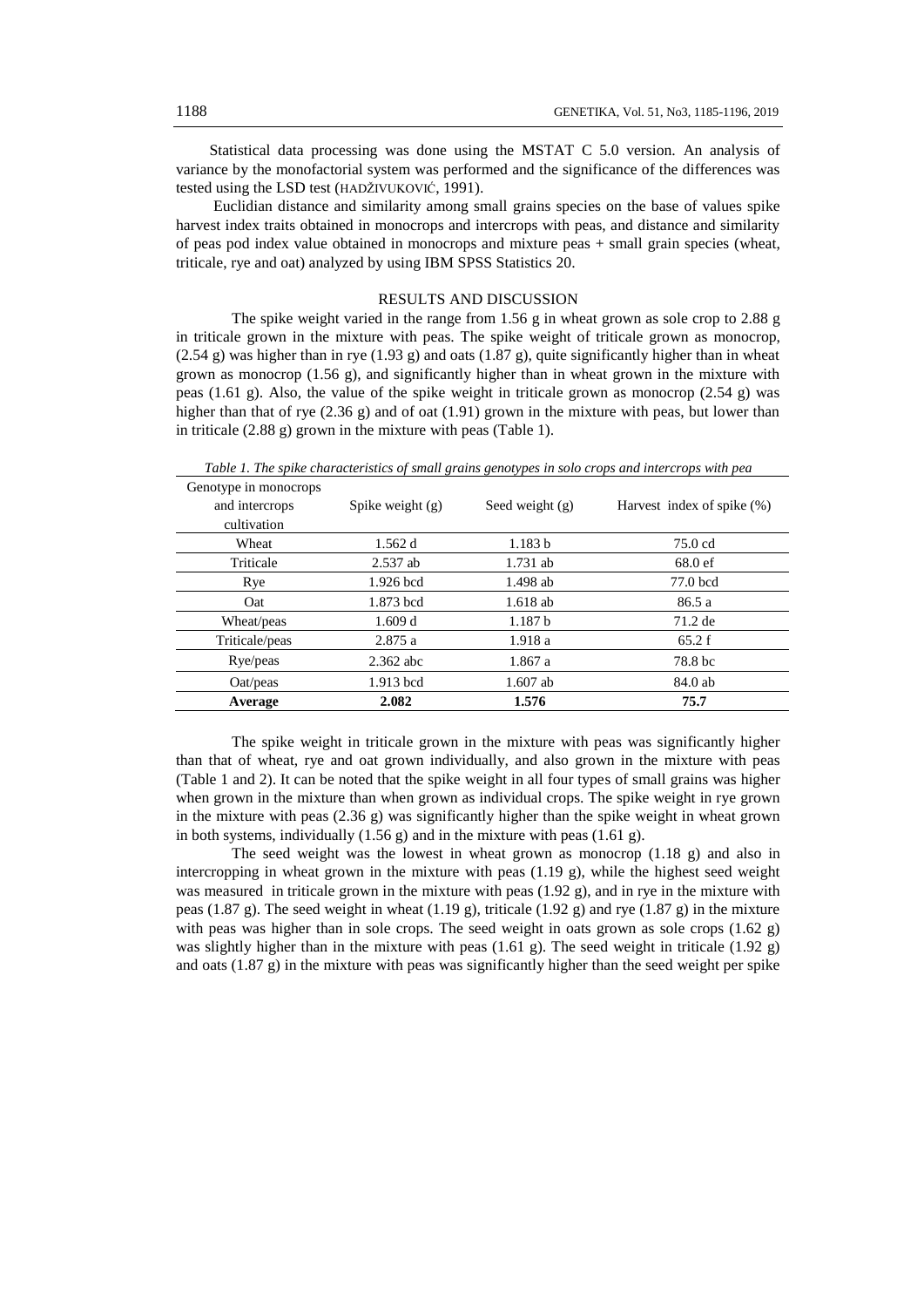in wheat grown as sole crop  $(1.18 \text{ g})$  and wheat  $(1.18 \text{ g})$  grown in the mixture with peas (Table 1) and 3).

The harvest index of spike varied from 65.2% in triticale in the mixture with peas to 86.5% in oats as monocrops (Table 1). The harvest index of spike in oats monocrop (86.5%) and in intercropping of oats with peas (84.0%) was significantly higher than in wheat (75.0%), triticale (68.0%) and rye (77.0%) grown as monocrops, and also was higher than in the mixtures of wheat+peas (71.2%), triticale+peas (65.2%) and rye+peas (78.8%). The spike index in triticale grown in the mixture with peas (65.2%) was significantly lower than the harvest index of spike in wheat, rye and oats grown as sole crops and in the mixture with peas (Table 1 and 4).

|                                                                                             |    |           | <b>SS</b><br>DF<br>MS<br>F<br>Prob |               |        |        |            | <b>LSD</b> |  |
|---------------------------------------------------------------------------------------------|----|-----------|------------------------------------|---------------|--------|--------|------------|------------|--|
| Source                                                                                      |    |           |                                    |               |        | 0.05   | 0.01       |            |  |
| Replication                                                                                 | 3  | 0.614     | 0.205                              | $1.3295^{ns}$ | 0.2914 |        |            |            |  |
| Genotype in<br>monocrops and<br>intercrops                                                  | 7  | 6.027     | 0.861                              | 5.5930**      | 0.0010 | 0.6562 | 0.9711     |            |  |
| Error                                                                                       | 21 | 3.233     | 0.154                              |               |        |        |            |            |  |
| Total                                                                                       | 31 | 9.874     |                                    |               |        |        |            |            |  |
| Table 3. ANOVA for seed weight in small grains genotypes in solo crops and mixture with pea |    |           |                                    |               |        |        |            |            |  |
|                                                                                             |    |           |                                    |               |        |        |            |            |  |
|                                                                                             |    |           |                                    |               |        |        | <b>LSD</b> |            |  |
| Source                                                                                      | DF | <b>SS</b> | MS                                 | F             | Prob   | 0.05   | 0.01       |            |  |
| Replication                                                                                 | 3  | 0.431     | 0.144                              | $1.2414^{ns}$ | 0.3198 |        |            |            |  |
| Genotype in<br>monocrops and<br>intercrops                                                  | 7  | 2.161     | 0.309                              | $2.6663*$     | 0.0385 | 0.5695 | 0.8428     |            |  |
| Error                                                                                       | 21 | 2.432     | 0.116                              |               |        |        |            |            |  |

*Table 2. ANOVA for spike weight in small grains genotypes in solo crops and mixture with pea* 

| Table 4. ANOVA for H index of spike in small grains genotypes in solo and mixture crops with ped |    |       |       |                        |                          |            |       |  |
|--------------------------------------------------------------------------------------------------|----|-------|-------|------------------------|--------------------------|------------|-------|--|
|                                                                                                  | DF |       |       |                        | Prob                     | <b>LSD</b> |       |  |
| Source                                                                                           |    | SS    | MS    | F                      |                          | 0.05       | 0.01  |  |
| Replication                                                                                      |    | 0.002 | 0.001 | $0.3985$ <sup>ns</sup> | $\overline{\phantom{a}}$ |            |       |  |
| Genotype in                                                                                      |    |       |       |                        |                          |            |       |  |
| monocrops and                                                                                    |    | 0.154 | 0.022 | 14.1545**              | 0.000                    | 7.478      | 11.07 |  |
| intercrops                                                                                       |    |       |       |                        |                          |            |       |  |
| Error                                                                                            | 21 | 0.033 | 0.002 |                        |                          |            |       |  |
| Total                                                                                            | 31 | 0.189 |       |                        |                          |            |       |  |

*Table 4. ANOVA for H index of spike in small grains genotypes in solo and mixture crops with pea*

The analysis of variance of the pod weight in peas (Table 5) show that the highest value of the pod weight (0.46 g) was in the intercrops of peas and rye and the lowest pod weight in peas (0.24 g) grown as monocrop. The pod weight in peas as sole crops was statistically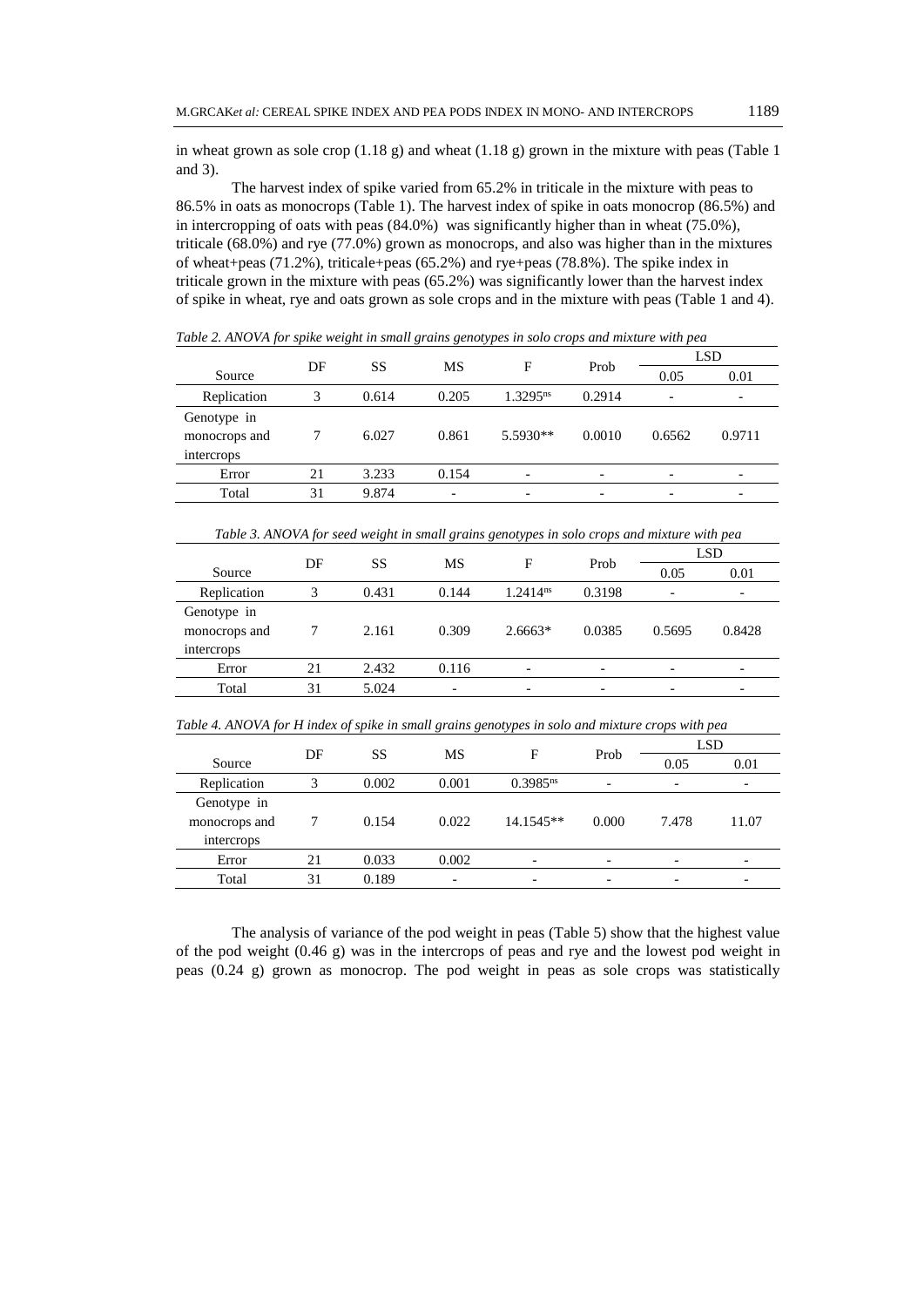significantly lower than the pod weight in peas grown in the mixture pea+rye and pea+oats (Table 5 and 6).

The analysis of variance of average grain weight showed that there were statistically significant differences between the two variants of cultivation (Table 5 and 7).

|                | $\mathbf{v}$ $\mathbf{r}$<br>Pod weight $(g)$ | Seed weight $(g)$ | $\tilde{}$<br>Harvest index of pod $(\%)$ |
|----------------|-----------------------------------------------|-------------------|-------------------------------------------|
| Peas           | 0.2442 b                                      | 0.1273 b          | 50.25 b                                   |
| Peas/Wheat     | $0.3772$ ab                                   | $0.2570$ ab       | 65.25a                                    |
| Peas/Triticale | $0.3787$ ab                                   | 0.2677a           | 68.75 a                                   |
| Peas/Rye       | 0.4627a                                       | 0.3428a           | .69.50a                                   |
| Peas/Oat       | 0.4525a                                       | 0.3257a           | .69.00 a                                  |
| Average        | 0.383                                         | 0.264             | 64.55                                     |

*Table 5. Pod characteristics of pea in solo crops and intercrops with small grains*

*Table 6. ANOVA for Pod weight of pea in solo crops and intercrops with small grains*

|               | DF<br><b>SS</b> |       | F     |                        |                          | Prob                     | LSD    |  |
|---------------|-----------------|-------|-------|------------------------|--------------------------|--------------------------|--------|--|
| Source        |                 |       | MS    |                        |                          | 0.05                     | 0.01   |  |
| Replication   |                 | 0.013 | 0.004 | $0.7467$ <sup>ns</sup> | $\overline{\phantom{0}}$ | $\overline{\phantom{0}}$ |        |  |
| Genotype in   |                 |       |       |                        |                          |                          |        |  |
| monocrops and | $\overline{4}$  | 0.122 | 0.030 | $5.1615*$              | 0.0118                   | 0.1521                   | 0.2522 |  |
| intercrops    |                 |       |       |                        |                          |                          |        |  |
| Error         | 12              | 0.071 | 0.006 | -                      | $\overline{\phantom{0}}$ | $\overline{\phantom{0}}$ |        |  |
| Total         | 19              | 0.206 | -     |                        |                          | ۰                        |        |  |
|               |                 |       |       |                        |                          |                          |        |  |

| Table 7. ANOVA for seed weight of pod of pea in solo crops and intercrops with small grains |  |  |  |  |  |  |  |
|---------------------------------------------------------------------------------------------|--|--|--|--|--|--|--|
|---------------------------------------------------------------------------------------------|--|--|--|--|--|--|--|

|               |    | DF        |       | <b>MS</b>     | F                        | Prob   |                          | <b>LSD</b> |
|---------------|----|-----------|-------|---------------|--------------------------|--------|--------------------------|------------|
| Source        |    | <b>SS</b> |       |               |                          | 0.05   | 0.01                     |            |
| Replication   | 3  | 0.009     | 0.003 | $0.6264^{ns}$ | $\overline{\phantom{0}}$ | -      | $\overline{\phantom{0}}$ |            |
| Genotype in   |    |           |       |               |                          |        |                          |            |
| monocrops and | 4  | 0.115     | 0.029 | $6.2183**$    | 0.0060                   | 0.1388 | 0.2302                   |            |
| intercrops    |    |           |       |               |                          |        |                          |            |
| Error         | 12 | 0.056     | 0.005 |               | -                        |        |                          |            |
| Total         | 19 | 0.179     | -     | -             |                          |        |                          |            |
|               |    |           |       |               |                          |        |                          |            |

*Table 8. ANOVA for H index of pod of pea in solo crops and intercrops with small grains* 

|               |    |       |       |                        |        | F                        | Prob  | <b>LSD</b> |  |
|---------------|----|-------|-------|------------------------|--------|--------------------------|-------|------------|--|
| Source        | DF | SS    | MS    |                        |        | 0.05                     | 0.01  |            |  |
| Replication   | 3  | 0.005 | 0.002 | $0.5738$ <sup>ns</sup> |        | $\overline{\phantom{a}}$ |       |            |  |
| Genotype in   |    |       |       |                        |        |                          |       |            |  |
| monocrops and | 4  | 0.107 | 0.027 | $8.6128**$             | 0.0016 | 10.75                    | 17.83 |            |  |
| intercrops    |    |       |       |                        |        |                          |       |            |  |
| Error         | 12 | 0.037 | 0.003 |                        | -      | $\overline{\phantom{0}}$ | -     |            |  |
| Total         | 19 | 0.149 |       |                        |        | -                        |       |            |  |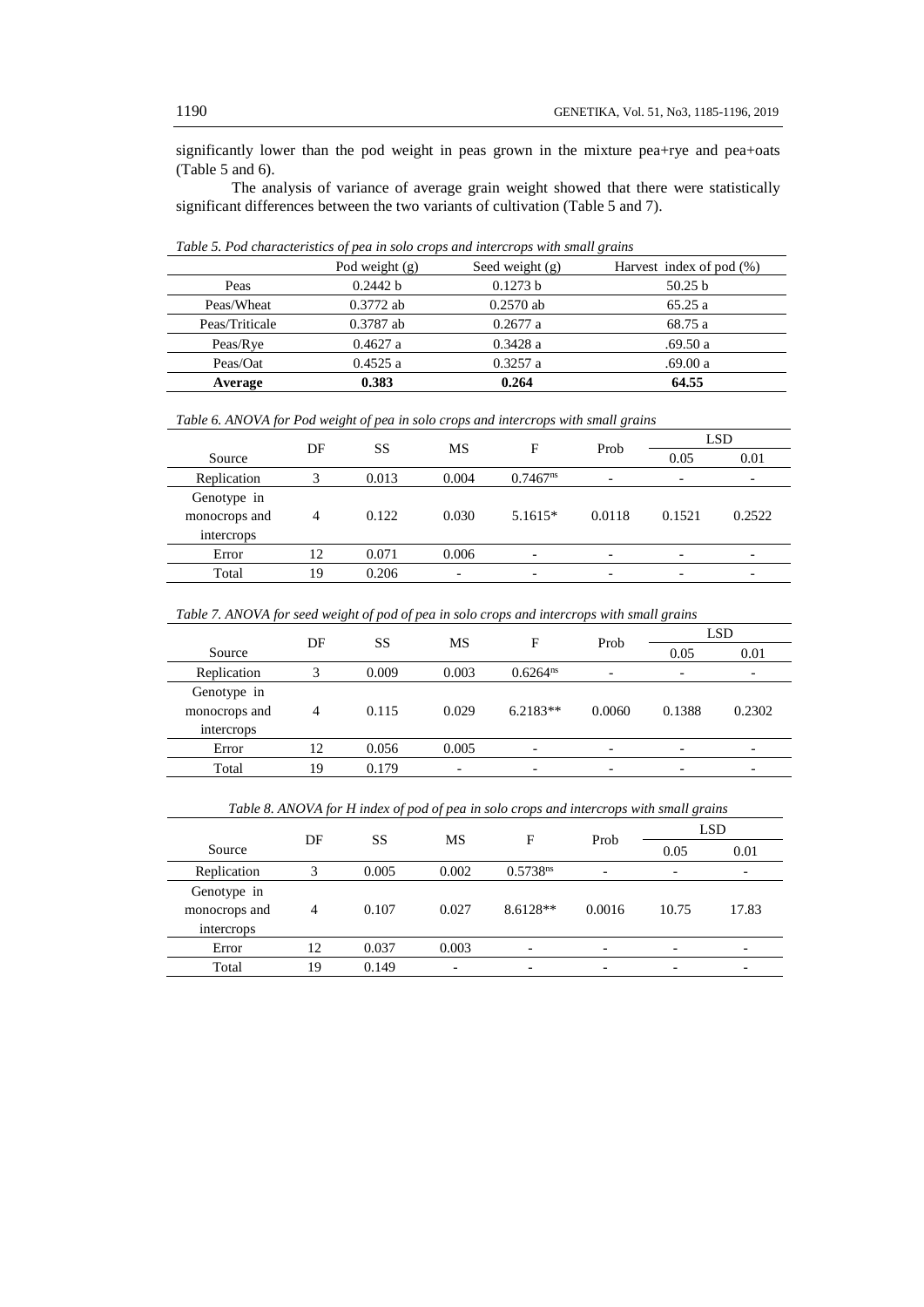The pod index in peas grown as sole crops was statistically significantly different in relation to the peas grown in the mixtures with other crops, but there was no significant statistical differences between the crops in the mixtures according to the analysis of variance (Table 8).

The analysis of variance of the pod weight in peas (Table 5) showed the lowest pod weight was achieved in the mixture of peas +wheat. In terms of the pod weight, there was statistically significant difference between sole crop peas and in mixtures with rye and oats.

When it comes to the estimates of the average grain weight on the basis of the analysis of variance, there was also statistically significant difference between the two variants of cultivation (Table 7),

The pod index in monocrop of peas was significantly different in relation to the pod index of peas grown in the mixture with other crops, but for pod index there were no significant differences between the crops in the mixture (Table 8).

Based on the calculated spike index in this study, were conducted multiple comparisons among each to other of monocrops of wheat, triticale, rye, oat and mixture wheat+peas, triticale + peas, rye + peas and oat+peas.

The similarity with Euclidean distance was made and presented in dendogram (Fig 1). The least distance was estimated between rye and intercropping rye+peas as well as between oat and oat+peas intercropping. According to spike index, within cluster one the pair Rye and Rye/Peas expressed the least distance with wheat monocrop in the range of 2.5 units or expressed the highest similarity in the range of 25. This cluster one (rye, rye+peas, wheat) had the highest similarity with pair Oat and oat+peas.





Figure 1. Dendogram for distance among winter cereal species according to value of spike index obtained in single crops system and intercropping system of growing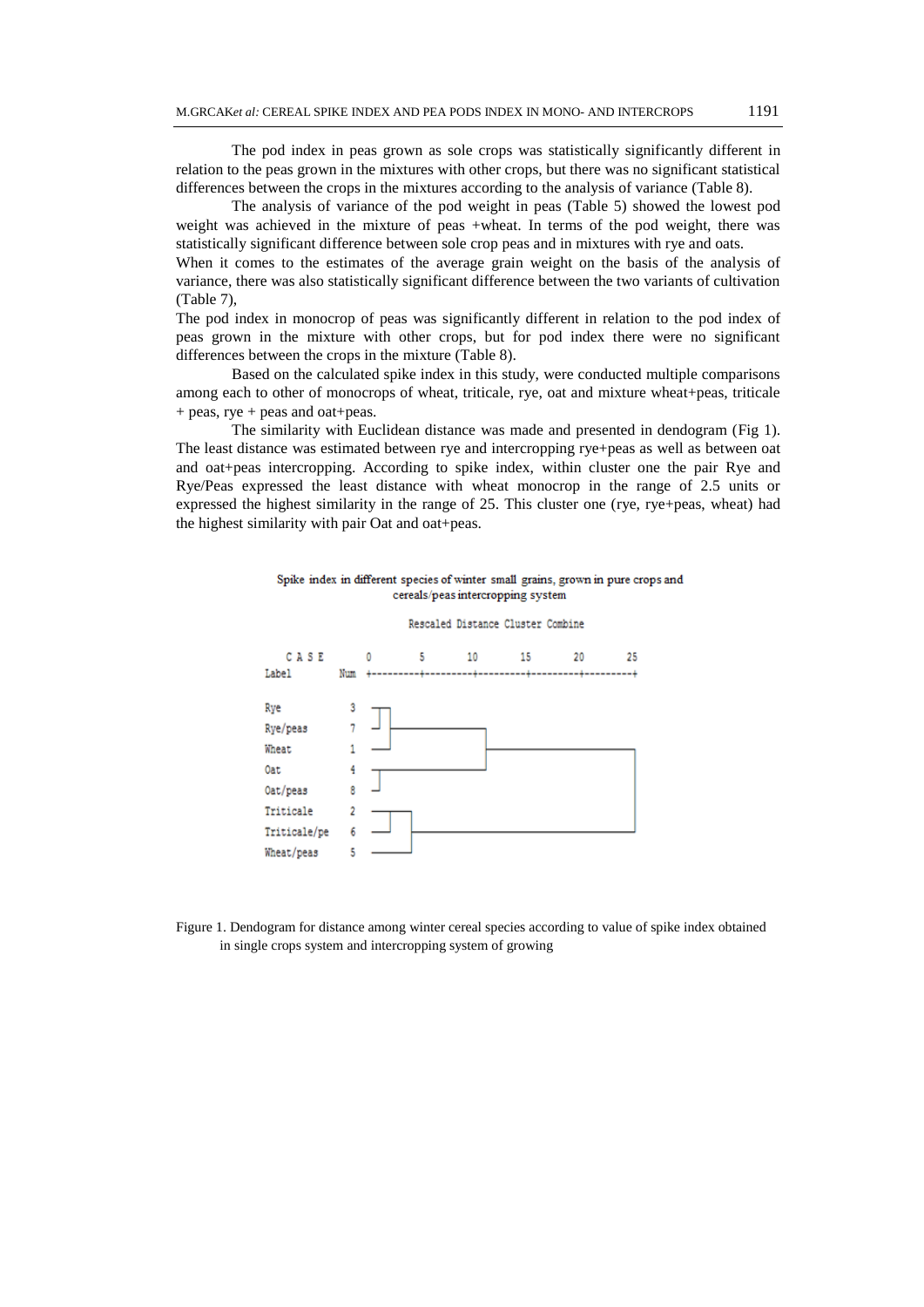Within third cluster are triticale, triticale+peas and wheat+peas. The smallest distance was 2.5 units. The most similar to this pair is wheat/peas intercropping with the distance of 4 units. This third cluster had the highest distance 25 units with remain two clusters i.e. cluster 1 and cluster 2 according to spike index in winter form of cereals grown as single crop and intercropping in legume (Figure 1).

Obtained values of pod index of winter peas, grown as monocrop or mixture of peas+cereals, were compared to each other, using hierarchical methods of Euclidean distance presented on dendogram (Figure 2). Among this five samples was one cluster which contains sample with the least distance 1.0 in the range of 25.0 units. Within this cluster was intercrops peas+triticale, peas+oat, peas+rye, peas+wheat. This cluster of four intercrops had low similarity to single crop of peas with the highest distance 25.0 units in the range of 25.0 units (Figure 2.)

## Pod index of winter form peas grown as single crop and peas/cereals intercropping system

Rescaled Distance Cluster Combine CASE 0 5 10 15 20 25 Label  $Num + - - -$ Peas/Triticale 3 Peas/Oat 5 Peas/Rye 4 Peas/Wheat  $\overline{2}$ Peas 1

Figure 2. Dendogram for distance among winter peas according to value of pod index obtained in single crop and in intercropping system peas/small grains species

## **CONCLUSION**

The research found that values of spike weight and seed weight spike<sup>-1</sup> were significantly different among the cereal species and higher in intercrops than in monocrops system of cultivation while in the same cereal species spike weight and seed weight spike<sup>-1</sup> were different but not significantly different. Harvest index of spike variate between 65.2% (triticale intercrops) and 86.5% (oat monocrops). Value of harvest index of spike was significantly different among cereal species grown in monocrops and intercrops. In the same cereal species harvest index of spike was different but not significantly different. In wheat, triticale and oat harvest index of spike was higher in monocrops than in intercrops, while only in rye was higher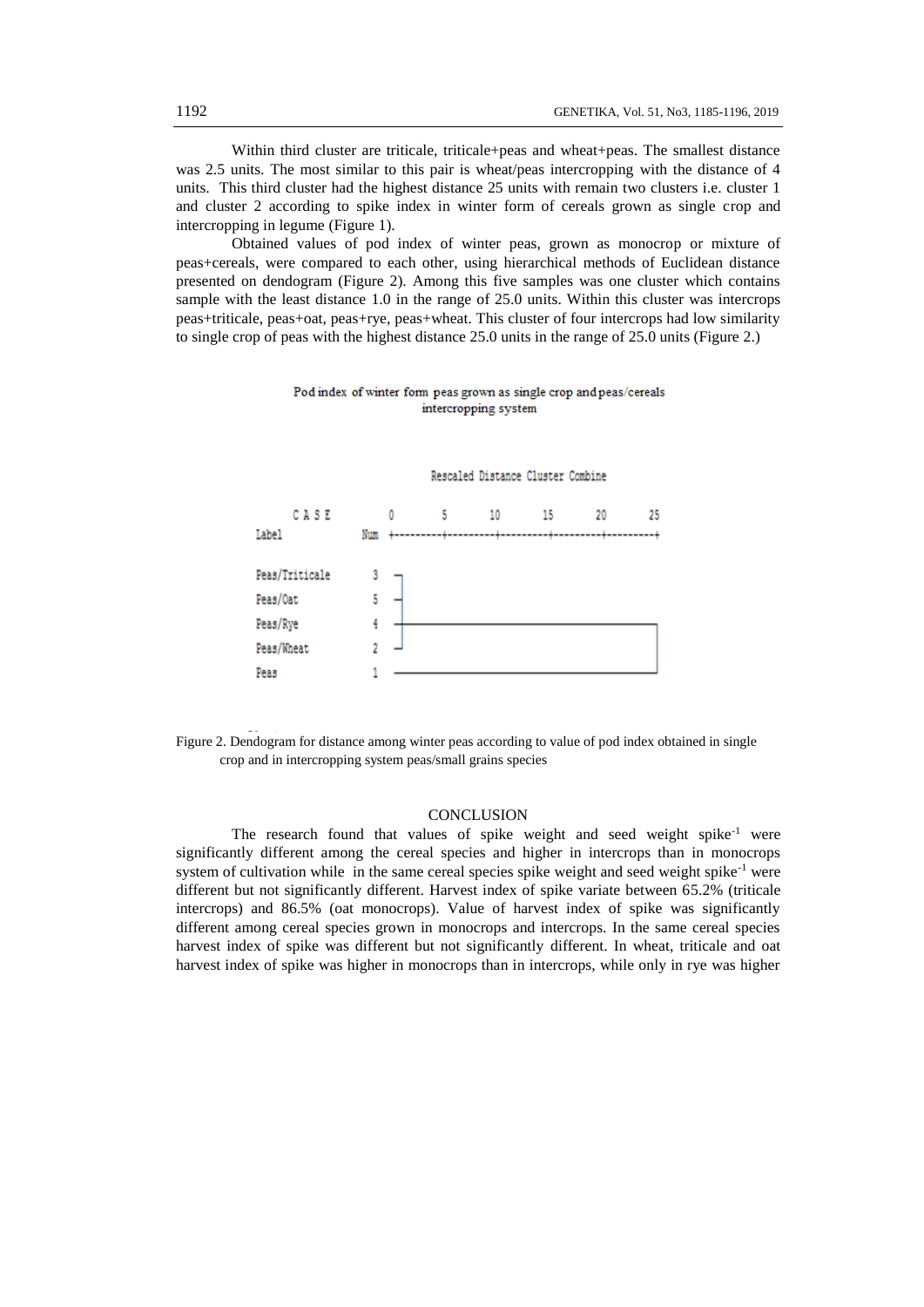in mixture with pea (78.8%) was higher than in rye monocrops (77.0%). The values of pod weight and seed weight  $pod^{-1}$  was higher in intercrops than in monocrops system of cultivation. Harvest index of pod was the least 50.3% in pea monocrop and the highest 69.5% in intercrops pea + rye. Harvest pod index of peas pod was significantly higher in mixture with each small grains species genotypes than in pea's monocrops. The intercropping have advantages due to the positive effect of intercrops of forage crops and cereals on value of pod and, spike traits values as well on the development of diseases and weeds that have been established in some other experiments. The intercropping can recommend as a system of cultivation which promising significant savings in protection products, and there will not be losses when it comes to the spike and pod indexes.

### ACKNOWLEDGEMENTS

The research was funded by the Ministry of Education, Science and Technological Development of Republic of Serbia (TR 31007, 31092).

> Received, June 03<sup>th</sup>, 2019 Accepted November  $21<sup>th</sup>$ , 2019

### **REFERENCES**

- ANIL, L., J., PARK, R.H., PHIPPS, F.A., MILLER (1998): Temperate intercropping of cereals for forage: a review of the potential for growth and utilization with particular reference to the UK. Grass Forage Sci., *53*: 301-317.
- AZIZ, M., A., MAHMOOD, M., ASIF, A., ALI (2015): Wheat-based intercropping: a review. The Journal of Animal & Plant Sciences, *25*(4): 896-907.
- CREWS, T.E. and M.B., PEOPLES (2004): Legume versus fertilizer sources of nitrogen: ecological tradeoffs and human needs. Agric. Ecosyst. Environ., *102*: 279-297.
- DIMITRIJEVIĆ, M., S., PETROVIĆ, M., KRALJEVIĆ-BALALIĆ, L., PANKOVIĆ (2006): Interakcija genotip/spoljna sredina mase zrna po biljci i indeksa klasa u *Triticum sp*. (in Serbian). "Zbornik radova", Naučni institute za ratarstvo i povrtarstvo, Novi Sad, Sveska 42, p.227-236.
- FERNÁNDEZ-APARICIO, M., M., AMRI, M., KHARRAT, D., RUBIALES (2010): Intercropping reduces Mycosphaerella pinodes severity and delays upward progress on the pea plant. Crop Protection, *29*, pp 744-750.
- GOODDING, M.J., E., KASYANOVA, R., RUSKE, H., HAUGGAARD-NIELSEN, E.S., JENSEN, C., DAHLMANN, P., VON FRAGSTEIN, A., DIBET, G., CORRE-HELLOU, Y., CROZAT, A., PRISTERI, M., ROMEO, M. MONTI (2007): Intercropping with pulses to concentrate nitrogen and sulphur in wheat. J. Agricultural Sci., *145*(5): 469-479.
- GOLIJAN, J. and D., MARKOVIĆ (2018): The benefits of organic production of medicinal and aromatic plants in intercropping system. Acta Agriculturae Serbica, *23* (45):61-76.
- HADŽIVUKOVIĆ, S. (1991): Statistički metodi. Drugo izdanje. "Radivoj Ćirpanov", Novi Sad.
- HAUGGAARD-NIELSEN, H., B., JØRNSGAARD, J., KINANE, E.S., JENSEN (2008): Grain legume-cereal intercropping: the practical application of diversity, competition and facilitation in arable and organic cropping systems. Renew. Agric. Food Syst., *23*:3–12.
- HOLLAND, J.B. and E.C., BRUMMER (1999): Cultivar Effects on Oat–Berseem Clover Intercrops. Agronomy J., March– April, *91*:321–329.
- KADŽIULIENĖ, Ž., L., ŠARŪNAITĖ, I., DEVEIKYTĖ (2011): Effect of pea and spring cereals intercropping on grain yield and crude protein content. Field and Vegetable Crops Research, *48*:183-188.
- KINANE, D.R.J. and D.R.M., LYNGKJAER (2002): Effect of barley-legume intercrop on disease frequency in an organic farming system. Plant Protection Sci., *38*: 227-231.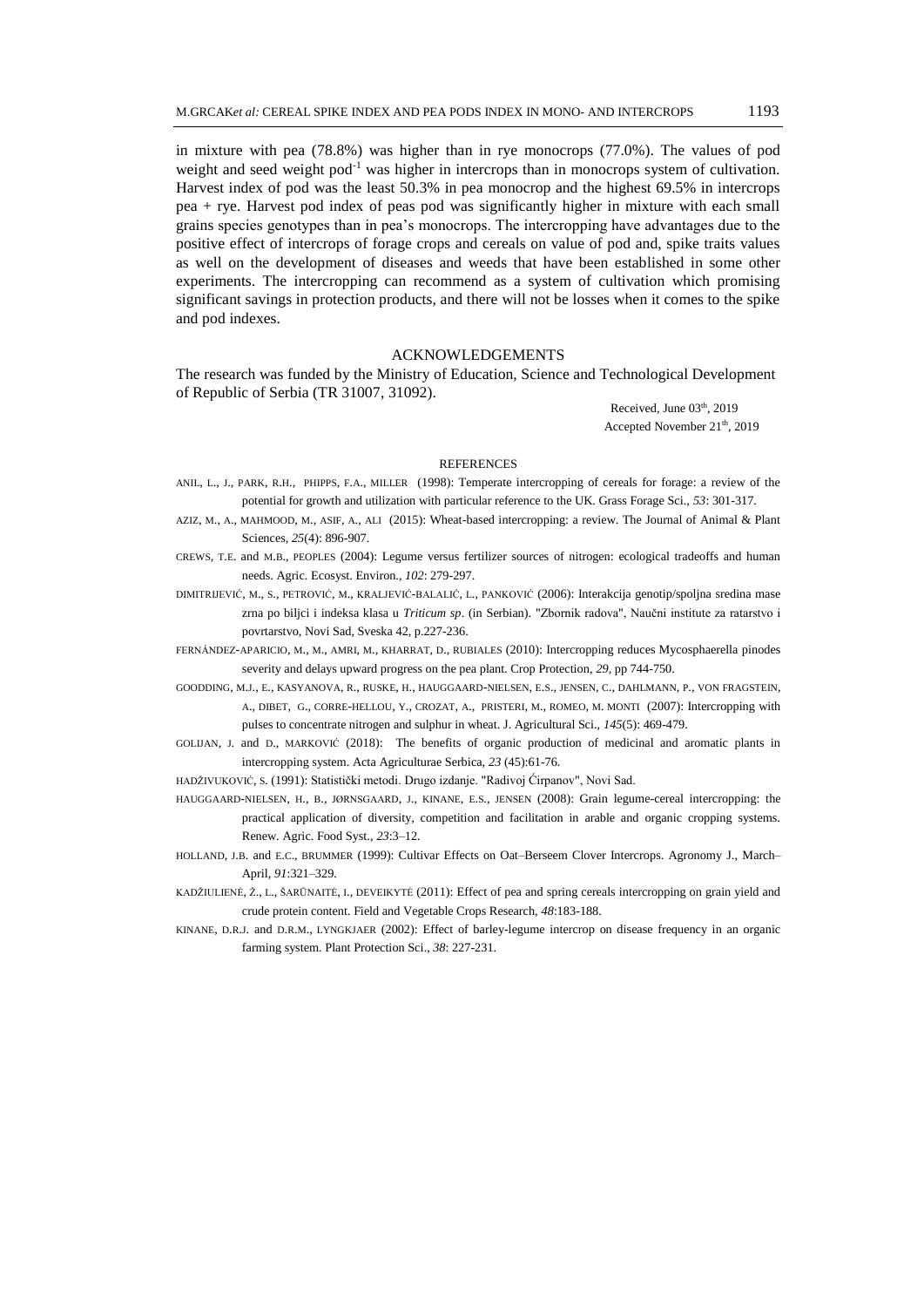- LAUK, R. and E., LAUK (2008): Pea-oat intercrops are superior to pea-wheat and pea-barley intercrops. Acta Agric. Scand. Section B: Plant Soil Sci., *58*: 139-144.
- LESTINGI, A., F., BOVERA, D., DE GORGIO, D., VENTRELLA, A., TATEO (2010): Effects of tillage and nitrogen fertilisation on triticale grain yield, chemical composition and nutritive value. J. Sci. Food Agric., *90*(14): 2440-6.
- MARKOVIĆ, D. (2013): Crop diversification affects biological pest control. Agroknowledge, *14* (3): 449-459
- MERGOUN, M., H., PFEFFER, J., PEÑA, K., AMMAR, S., RAJARAM (2004): Triticale crop improvement: the CIMMYT programme in: Triticale improvement and production (FAO plant production and protection. Paper 179 (Edited by Morgoum M and Gómez-Macpherson H.), 11-26 Rome: Food and Agriculture Organization of the United Nations.
- MIKIĆ, A., B., ĆUPINA, V., MIHAJLOVIĆ, Ð., KRSTIĆ, V., ÐORĐEVIĆ, V., PERIĆ, M., SREBRIĆ, S., ANTANASOVIĆ, A., MARJANOVIĆ-JEROMELA, B., KOBILJSKI (2012): Forage Legume Intercropping in Temperate Regions: Models and Ideotypes. In: Lichtfouse E. (eds) Sustainable Agriculture Reviews. Sustainable Agriculture Reviews, vol 11. Springer, Dordrecht. Pp, 161-182.
- NEFIR, P. and V., TABĂRĂ (2011): Effect on products from variety fertilization and triticale (*Triticosecale* Wittmack) in the experimental field from răcăşdia caras-severin country. Res. J. Agric. Sci., *43*(4): 133-137.
- PETROVIĆ, S., M., DIMITRIJEVIĆ, M., KRALJEVIĆ-BALALIĆ (2000): Genotipska i fenotipska meduzavisnost komponenata prinosa psenice (*Triticum oestivum* L.) (in Serbian). Letopis naučnih radova, *24*(1-2): 133-144.
- PETROVIĆ, S., M., DIMITRIJEVIĆ, M., KRALJEVIĆ-BALALIĆ, N., MLADENOV (2002): Stabilnost indeksa klasa divergentnih genotipova pšenice(in Serbian). Zbornik radova, Sveska *36*:251-261. Naučni institut za ratarstvo i povrtarstvo, Novi Sad.
- SABOLOVIĆ, V. (2014): Združena setva jednogodišnjih krmnih leguminoza u organskoj poljoprivredi (in Serbian). Master rad. Univerzitet u Novom Sadu, poljoprivredni fakultet. Departman za ratarstvo i povrtarstvo. Novi Sad.
- SIMIĆ, A., I., KRGA, M., SIMIĆ, M., BRANKOV, S., VUČKOVIĆ, Z., BIJELIĆ, Z., V., MANDIĆ (2018): Mogućnost suzbijanja korova združenim gajenjem jarog stočnog graška sa ovsem (in Serbian). Acta Herbologica, *27*(2): 109-119.
- SOBKOWICZ, P. (2006): Competition between triticale (*Triticosecale* Witt.) and field beans (*Vicia faba* var. minor L.) in additive intercrops. Plant Soil Environ., *52* (2): 47–54.
- VELIČKOVIĆ, M., J., GOLIJAN, A., POPOVIĆ (2016): Biodiversity and organic agriculture. Acta Agriculturae Serbica, *21* (42): 123-134.
- ŽIVANOV, D., R., JEVTIĆ, S., TANČIĆ, S., VASILJEVIĆ, S., MAŠIREVIĆ (2014): Control of winter forage pea diseases by peaoat intercropping under field conditions. Pestic. Phytomed. (Belgrade), *29*(2): 131-136.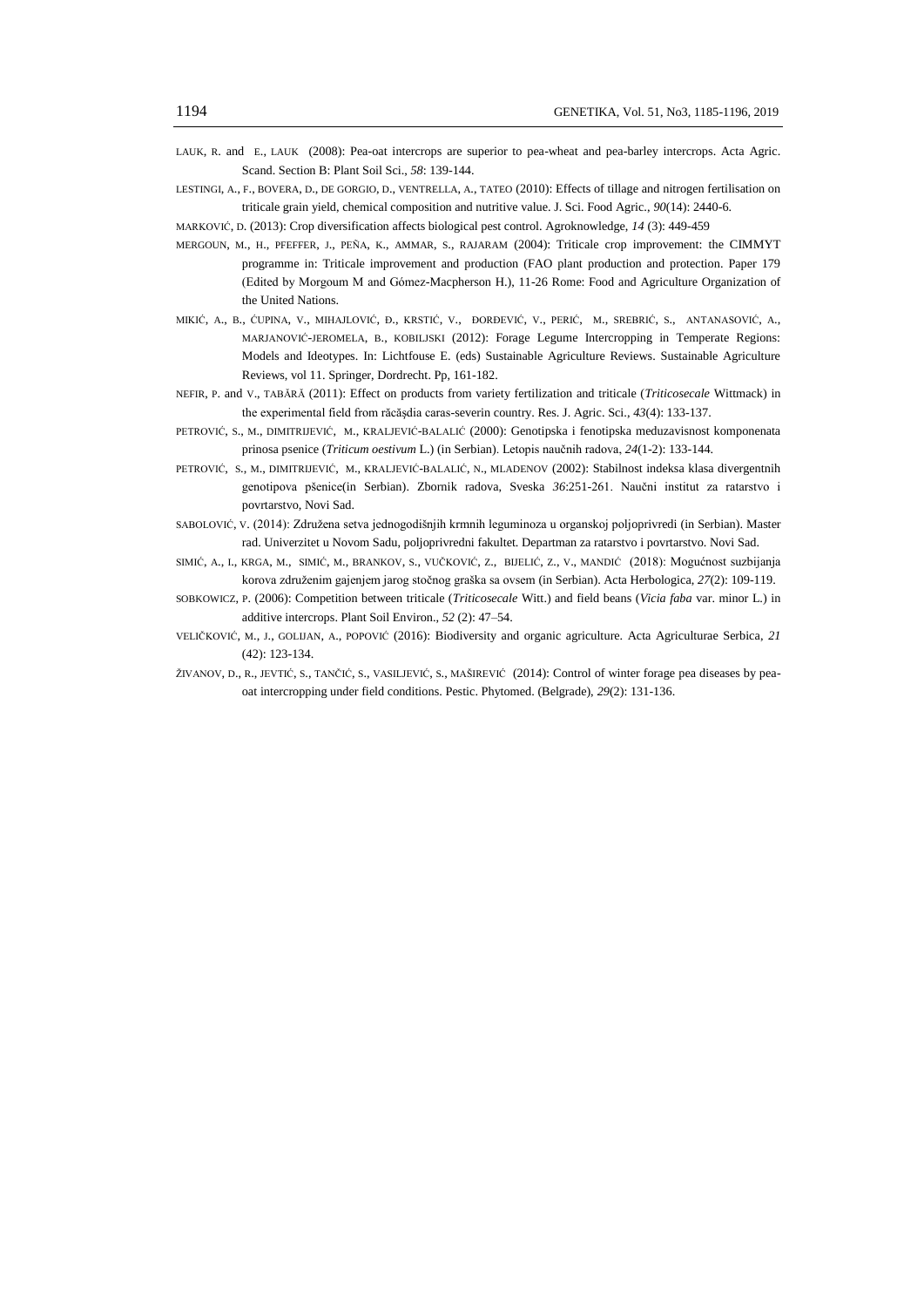# **VARIRANJE INDEKSA KLASA KOD STRNIH ŽITA I INDEKSA MAHUNE KOD GRAŠKA PRI GAJENJU U POJEDINAČNOM I ZDRUŽENOM USEVU**

Milosav GRČAK<sup>1</sup>, Dragan GRČAK<sup>2</sup>, Radivoje JEVTIĆ<sup>2</sup>, Mirjana LALOŠEVIĆ<sup>2</sup>, Danijela KONDIĆ<sup>3</sup>, Jelica ŽIVIĆ<sup>4</sup>, Desimir KNEŽEVIĆ<sup>1</sup>

<sup>1</sup>Univerzitet u Prištini, Poljoprivredni fakultet, Kosovska Mitrovica, Lešak, Srbija <sup>2</sup>Naučni institut za ratarstvo i povrtarstvo Novi Sad, Novi Sad, Srbija <sup>3</sup>Univerzitet u Banja Luci, Poljoprivredni fakultet Banja luka, Banjaluka, Republika Srpska, Bosna & Hercegovina <sup>4</sup>Visoka Poljoprivredno prehrambena škola u Prokuplju, Prokuplje, Srbija

#### Izvod

Osobine produktivnih organa (klas, mahuna itd) kod žitarica i graška variraju u zavisnosti od genotipa, tehnologije gajenja i drugih faktora spoljašnje sredine. Cilj ovog rad je da se ustanovi varijabilnost žetvenog indeksa klasa kod strnih žita i žetvenog indeksa mahune kod pasulja gajenim u pojedinačnim i združenim usevima. U istraživanjma je korišćen po jedan genotip ozimih vrsta: pšenice, triticale, raži, ovsa i graška. Eksperiment je izveden na oglednom polju Rimski Šančevi u Institutu za ratarstvo i povrtarstvo Novi Sad. Genotipovi strnih žita i graška su sejani na parcelicama 5 m<sup>2</sup> u 4 ponavljanja u monokulturi i u smeši pšenica + grašak, triticale + grašak, raž + grašak i ovas+grašak. U vreme pune zrelosti požnjevene biljke su korišćene za analizu osobina klasa i metlice kod strnih žita i osobina mahune kod graška. Analizirano je 40 biljaka (10 biljaka po ponavljanju) za svaki genotip u oba sistema gajenja pri setvi pojedinačno i u združenoj setvi za osobine: masa klasa, masa semena po klasu, masa mahune i masa semena po mahuni. Izračunat je žetveni indeks klasa kod pšenice, triticale, raži i ovsa kao i žetveni indeks mahune kod graška. Masa semena po klasu je varirala od 1.18 g kod pšenice u pojedinačnom usevu, do 1.92 g kod triticale gajenog u smeši sa graškom, a prosečna masa semena po klasu za sve genotipove u obe varijante gajenja je iznosila 1.57 g. Masa klasa je varirala izmedju 1.56 g kod pšenice u pojedinačnom usevu, do 2.87 g kod triticale gajenog u smeši sa graškom, a prosečna masa semena po klasu za sve genotipove u obe varijante gajenja je iznosila 2.87 g. Žetveni indeks klasa je bio najmanji 65.2% kod triticale u smeši sa graškom a najveći kod ovsa 86.5% gajenog u monokulturi. Vrednosri mase klasa i mase semena po klasu su bile različite u zavisnosti od vrste strnih žita i načina setve i gajenja useva. Masa klasa i masa semena po klasu je bila veća kod genotipova gajenih u združenoj setvi nego u pojedinačnom usevu. Medjutim, žetveni indeks klasa je bio veći, samo, kod raži u združenoj setvi sa graškom 76.8% nego u pojedinačnom usevu (77.0%). Kod graška, masa semena po mahuni je varirala od 0.13 g u pojedinačnom usevu do 0.34 g u združenoj setvi sa raži, dok je prosečna nasa semena po mahuni u oba sistema gajenja bila 0.26 g. Masa mahune je bila najmanja kod graška u solo usevu 0.24g a najveća 0.46 g u združenom usevu sa raži, a prosečna vrednost mahune u svim varijantama gajenja je iznosila 0.38 g. Žetveni indeks mahune je varirao izmedju 50.3% u pojedinačnom usevu graška i 69.5% u usevu združene setve graška i raži. Ustanovljene su značajne razlike za masu mahune, masu semena po mahuni i žetveni indeks mahune, čije vrednosi su bile značajno veće u združenom usevu graška sa svakom vrstom stnih žita, nego u pojedinačnom usevu graška.